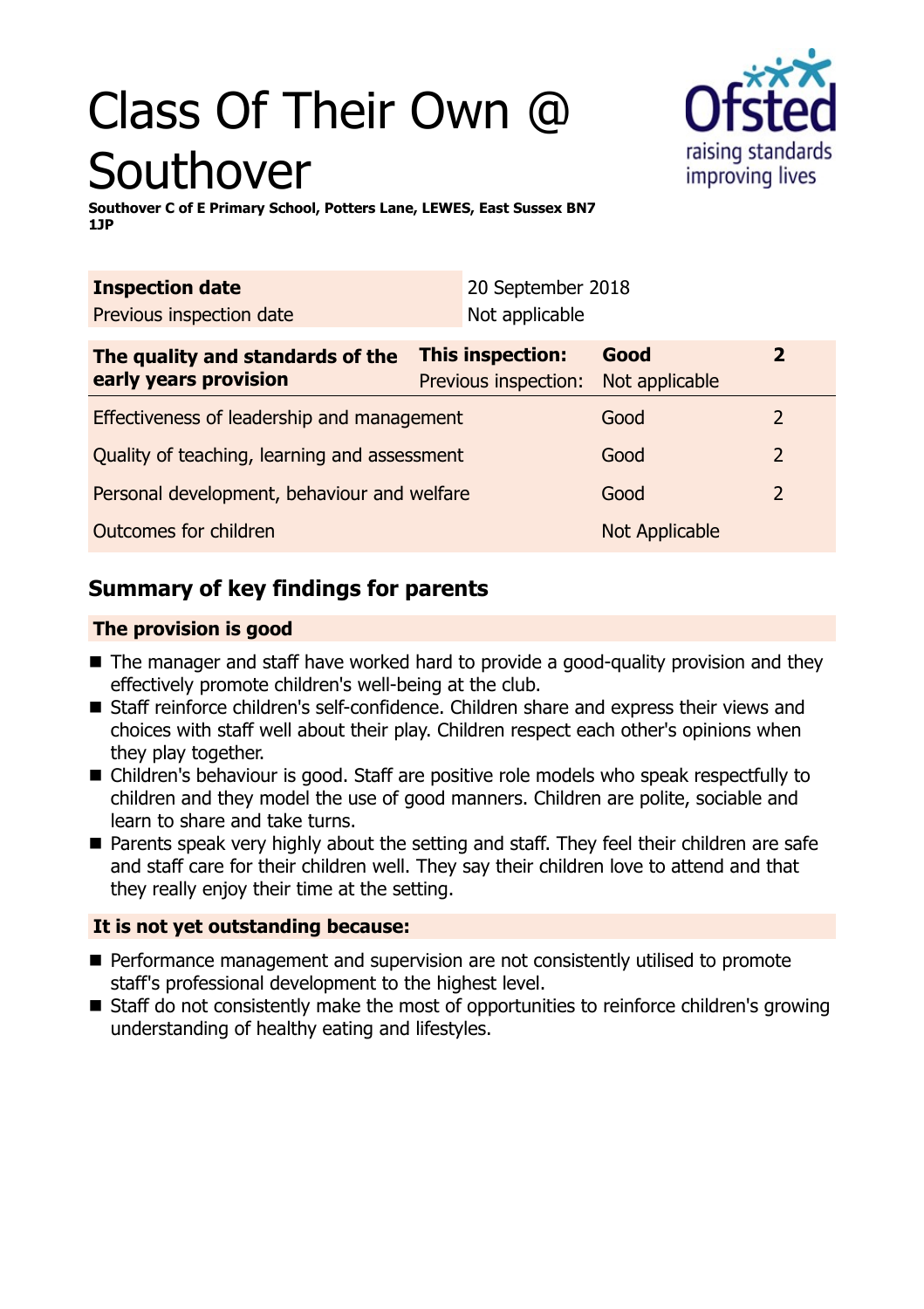## **What the setting needs to do to improve further**

#### **To further improve the quality of the early years provision the provider should:**

- make better use of supervision and performance management to support staff to achieve to the highest level through a highly focused programme of professional development
- extend opportunities to reinforce children's understanding of how healthy eating and lifestyles contribute to their ongoing good health.

#### **Inspection activities**

- $\blacksquare$  The inspector sampled a range of documentation, including staff suitability and policies and procedures.
- $\blacksquare$  The inspector spoke to the manager, staff, parents and children at appropriate times during the inspection.
- $\blacksquare$  The inspector observed staff interactions with the children, inside and outside.
- $\blacksquare$  The inspector spoke to parents during the inspection and took account of their views.

#### **Inspector**

Shan Jones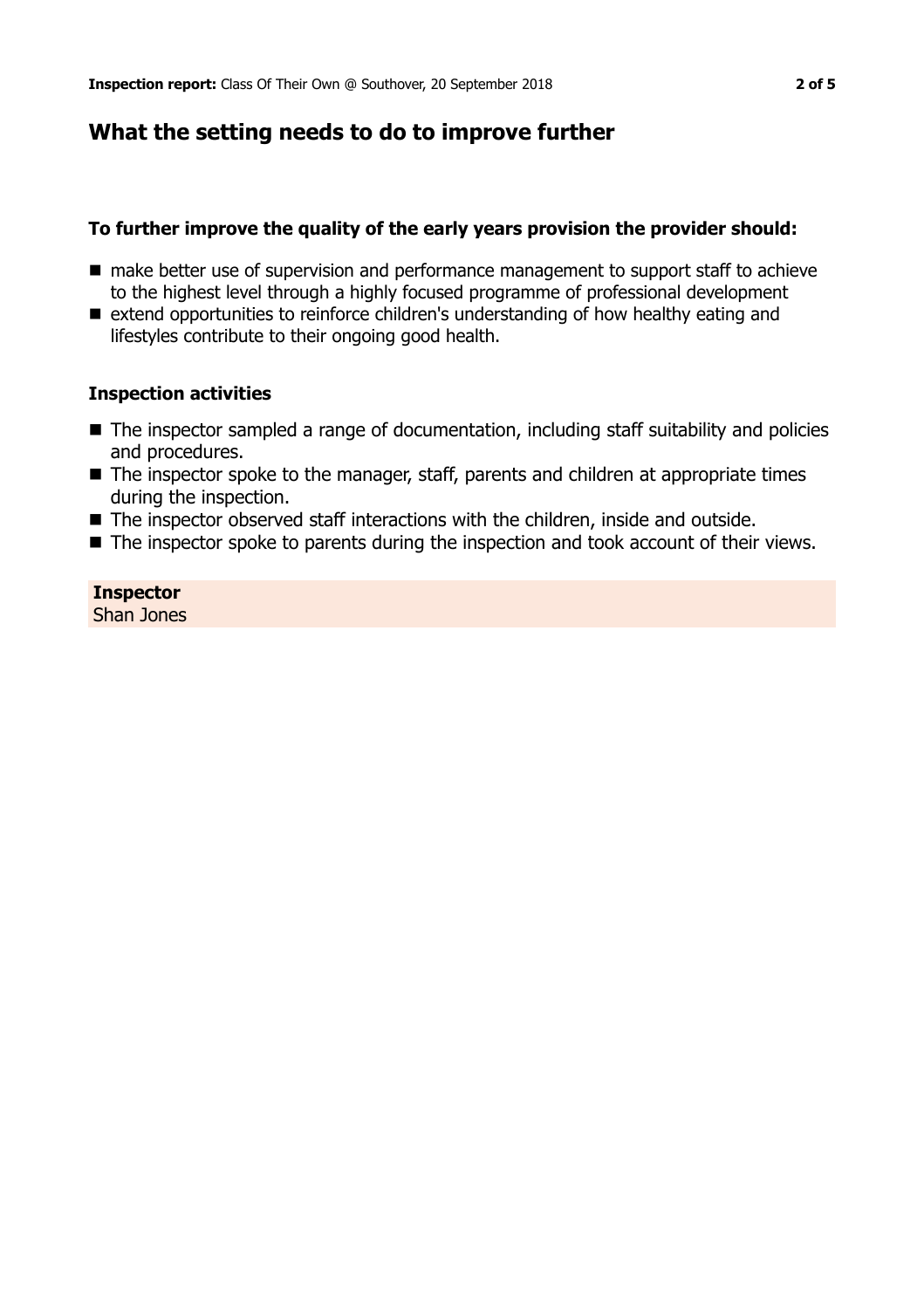## **Inspection findings**

#### **Effectiveness of leadership and management is good**

Arrangements for safeguarding are effective. The manager ensures staff understand their responsibility to raise any concerns, and all staff know what to do to protect children from harm. The management team undertakes a rigorous recruitment and vetting procedure to ensure all staff are safe to work with children. Staff are well deployed around the club. They undertake robust risk assessments in all areas, indoors and outdoors, and monitor safety throughout the day. Links with other providers are good. For example, the club staff communicate effectively with school staff, and they share information with teachers about children to help ensure continuity of care and learning.

#### **Quality of teaching, learning and assessment is good**

The manager and staff understand that children learn through play. Children have many opportunities to explore the well-organised environment. Staff follow the children's lead as they independently make their own choices about what to play with and where to play. Children practise listening to others as they join in with conversations and negotiate what games to play and when. They use construction toys competently and create imaginative models. Younger children relish playing in the role-play area and have fun as they dress up and prepare food to cook. Staff encourage children to share and take turns with others as they engage in their activities. Staff gather useful information from parents about children's interests and personal development when they first attend. They use this knowledge well to help children settle quickly. Parents receive useful information about their children's experiences during their time at the club.

#### **Personal development, behaviour and welfare are good**

The key-person system works well. Staff are very friendly, and children form strong relationships with them. They meet children's individual needs well and children are exceptionally confident and settled. Children have a strong sense of belonging. Staff plan a good range of challenging physical activities. These help to encourage children to be active, helping to promote good health. Children eagerly take part in team games outdoors. Older children support younger children to negotiate with one another as they follow the rules when playing football.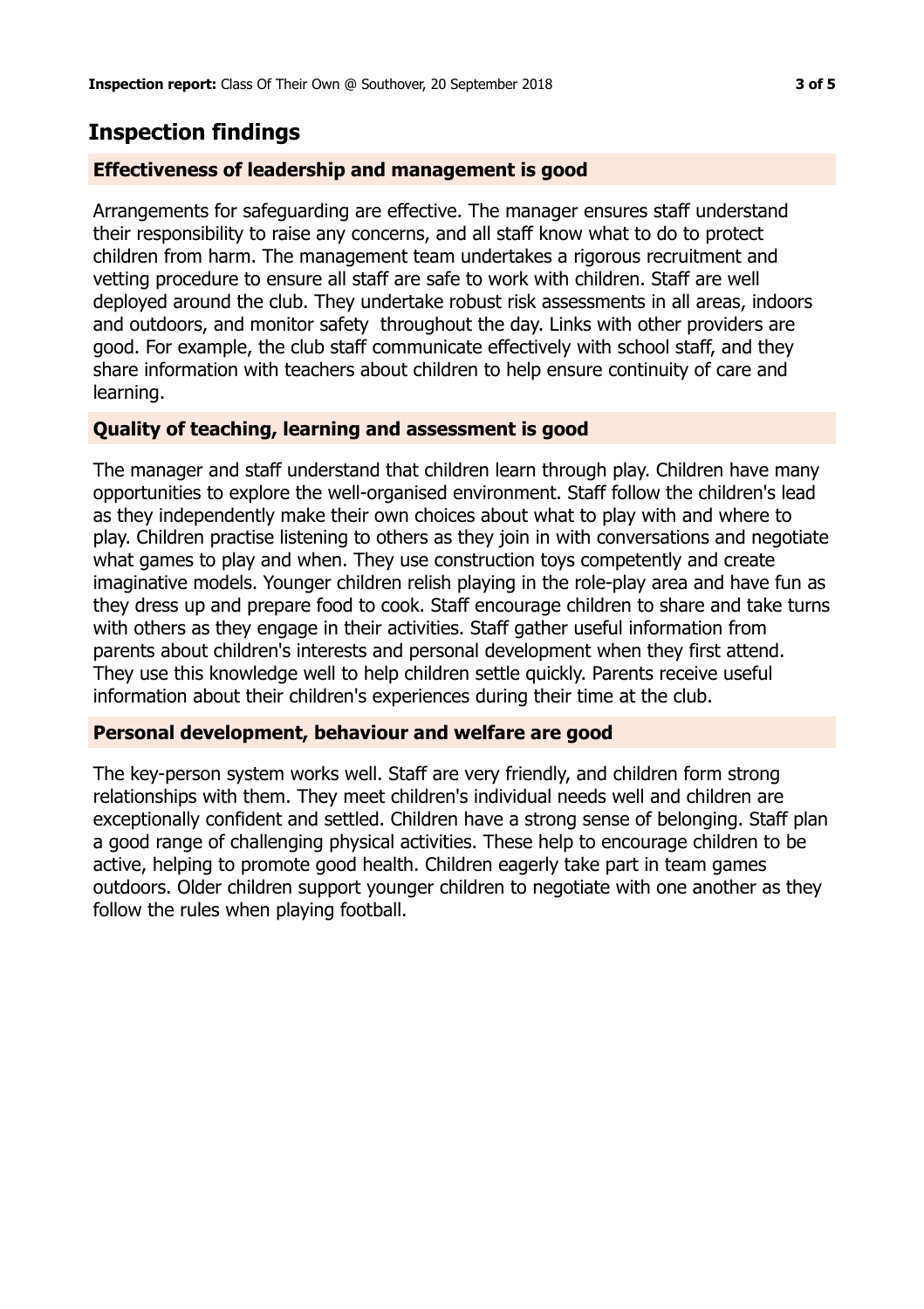### **Setting details**

| Unique reference number                             | EY538137                                               |
|-----------------------------------------------------|--------------------------------------------------------|
| <b>Local authority</b>                              | <b>East Sussex</b>                                     |
| <b>Inspection number</b>                            | 10057215                                               |
| <b>Type of provision</b>                            | Out-of-school day care                                 |
| <b>Registers</b>                                    | Early Years Register, Compulsory Childcare<br>Register |
| Day care type                                       | Childcare on non-domestic premises                     |
| <b>Age range of children</b>                        | $4 - 12$                                               |
| <b>Total number of places</b>                       | 35                                                     |
| Number of children on roll                          | 172                                                    |
| Name of registered person                           | Class Of Their Own Limited                             |
| <b>Registered person unique</b><br>reference number | RP906446                                               |
| Date of previous inspection                         | Not applicable                                         |
| Telephone number                                    | 01273733337                                            |

Class Of Their Own @ Southover registered in 2016. The club provides after-school care Monday to Friday from 3.15pm until 6pm and a breakfast club from 7.45am to 9am during school term times. The club employs five staff, two of whom hold relevant qualifications between level 2 and 3.

This inspection was carried out by Ofsted under sections 49 and 50 of the Childcare Act 2006 on the quality and standards of provision that is registered on the Early Years Register. The registered person must ensure that this provision complies with the statutory framework for children's learning, development and care, known as the early years foundation stage.

Any complaints about the inspection or the report should be made following the procedures set out in the quidance *Complaints procedure: raising concerns and making* complaints about Ofsted, which is available from Ofsted's website: www.ofsted.gov.uk. If you would like Ofsted to send you a copy of the guidance, please telephone 0300 123 4234, or email [enquiries@ofsted.gov.uk.](mailto:enquiries@ofsted.gov.uk)